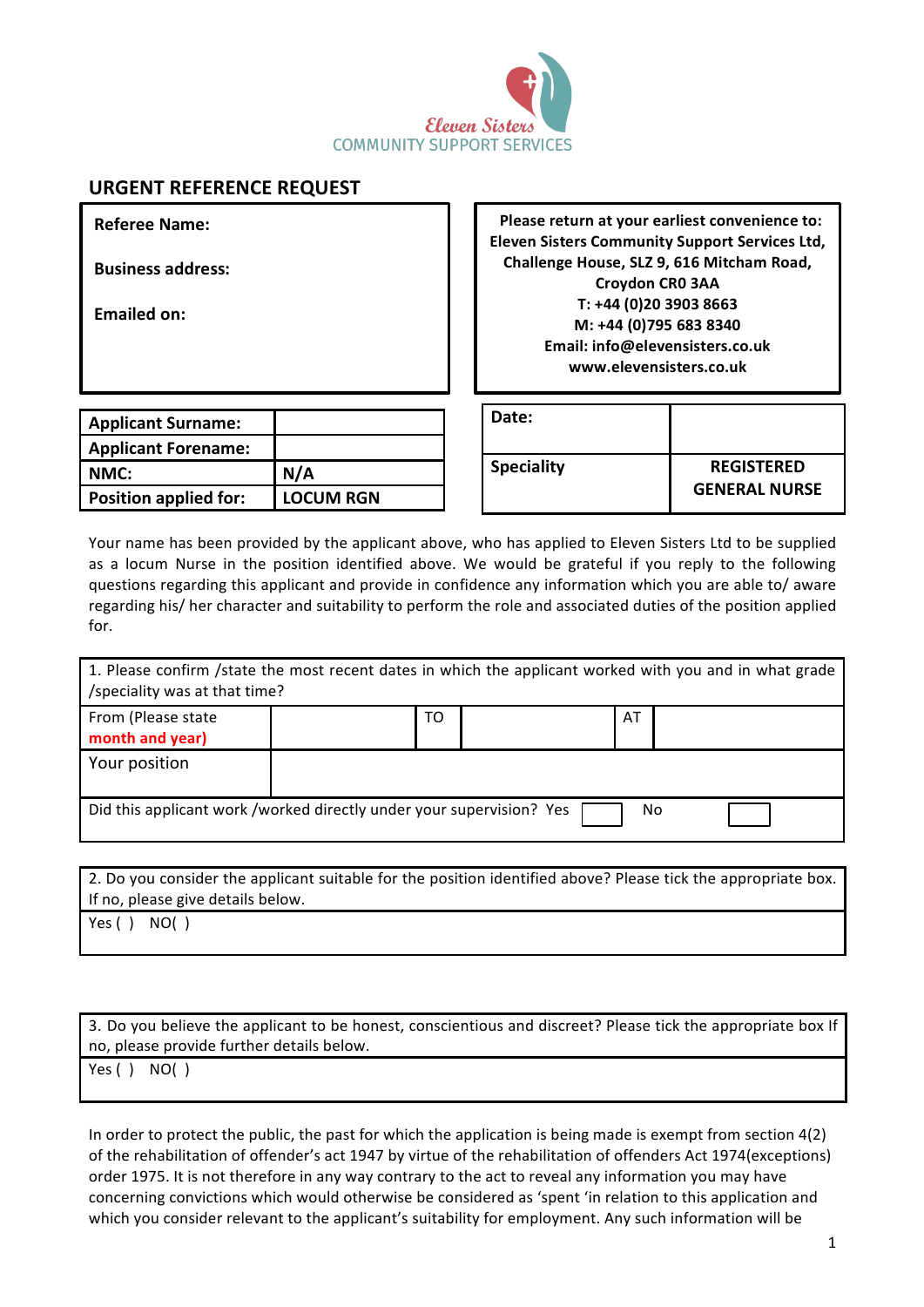kept in strictest confidence and used only in the consideration of the suitability of this applicant for a position where such an exemption is appropriate.

| 4. Please V as appropriate, providing additional comments in support of<br>the statements made | Excellent | pood<br>Very | good | atisfactory<br>n | Poor | ₽<br>Ĕ<br>Commer<br>Jnable |
|------------------------------------------------------------------------------------------------|-----------|--------------|------|------------------|------|----------------------------|
| Clinical skills demonstrated in line with the requirements of the<br>position                  |           |              |      |                  |      |                            |
| Relationships with patients, other healthcare workers and the<br>٠<br>public                   |           |              |      |                  |      |                            |
| Timekeeping and management of workload                                                         |           |              |      |                  |      |                            |
| Patient records and other records management                                                   |           |              |      |                  |      |                            |
| Reliability                                                                                    |           |              |      |                  |      |                            |
| <b>Communication skills</b>                                                                    |           |              |      |                  |      |                            |
| <b>Supervisory Skills</b>                                                                      |           |              |      |                  |      |                            |
| Organisational ability                                                                         |           |              |      |                  |      |                            |
| Sickness/absence record                                                                        |           |              |      |                  |      |                            |

5. Would you re-employ the applicant? Please tick appropriate box. If no, please provide further details below. 

 $Yes() NO()$ 

**6.** Supporting Statement or written references- Please also use this space to let us know if any further information which is relevant to the above named applicant's application to be supplied as a locum in the position identified.

## **Please complete all the boxes below**

| Referee name            | Position      |            |
|-------------------------|---------------|------------|
| <b>Signature</b>        | Date          | dd/mm/yyyy |
| Tel no.                 | Work<br>Email |            |
| <b>Hospital Name</b>    |               |            |
| <b>Hospital Trust</b>   |               |            |
| <b>Hospital Address</b> |               |            |